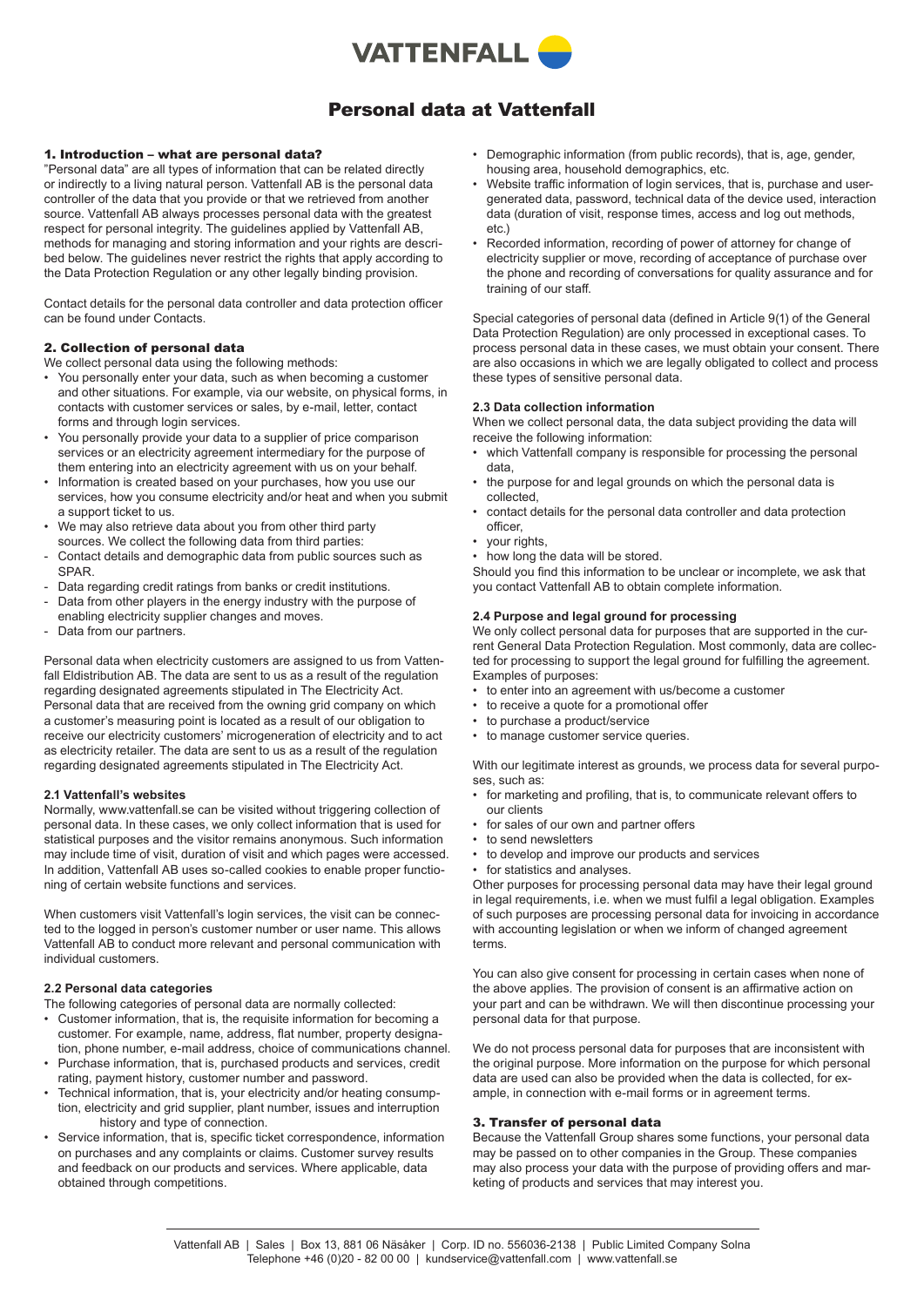

Under certain circumstances, we may also pass on personal data to personal data processors, partners or another third party. The parties that may process collected personal data are:

- IT suppliers
- Customer support suppliers
- Sales partners/other partners
- Installers (e.g. of solar panels or heat pumps)
- Technical service contractors
- Telemarketing companies<br>• Printing and digital community
- Printing and digital communications partners
- Media and advertising agencies

In the case of transfer, Vattenfall AB takes due consideration of the laws and regulations that regulate the unbundling of electricity retail companies and grid operators (so-called "unbundling rules"). This entails that personal data cannot always be transferred to another Vattenfall company, even at the request of the data subject.

In certain cases, we may be obligated by law or authority decision to pass on personal data to e.g. the police, for crime prevention and criminal investigation.

Personal data is not normally provided to companies in countries outside the EU or EEA. In certain situations, the data may be passed on to and processed in countries outside the EU/EEA by companies within the Vattenfall Group or by another supplier or subcontractor. In such cases, a particular investigation is conducted to ensure that the legal conditions are fulfilled and that technical and organisational measures have been taken to ensure that personal data are processed securely and with an adequate level of protection that is comparable to the level of security offered in the EU/EEA.

# 4. Personal data retrieved from other parties

Credit checks are normally performed for new agreements. A search and identification of a person and their address are performed by sending the person's social security number to SPAR (The Swedish address register) and then to a credit institute.

For the sales of electricity agreements, products and services, we obtain personal data from Bisnode and other public sources with the purpose of discovering target groups for our offers. We do this to enable us to provide offers that are suitable to the recipient and to avoid, as far as possible, sending irrelevant offers. We also use demographic data provided by Bisnode for analyses and statistics. We may also purchase personal data from other sources, primarily to discover target groups for our offers. This processing is based on the individual having requested an offer or entered into an agreement with us through the source or, that the individual has given the source his/her consent to transfer data to us.

Partners may send information about you that you have provided to the partner, thereby giving consent to transferring the information to Vattenfall AB as a result of your interest in becoming our customer or to obtain an offer from us.

We receive your personal data from Kivra if you receive digital mail from them or make invoice payments through them.

#### 5. Access to personal data

Only those who need access to personal data to perform the agreed service will be given authorisation to access and process the data. Several of our subcontractors process personal data to different degrees, but all have the same requirements for processing as specified in Vattenfall AB's internal requirements.

#### 6. Retention

We do not keep personal data for longer than necessary. When your electricity contract is terminated and you are no longer our customer, we retain your data for 36 months. The same applies to data regarding representatives of our corporate customers.

However, certain data may be retained for longer in order to fulfil other legal requirements, such as accounting legislation that dictates that information must be retained for 7 years. There is also reason to save data for a longer period of time in the case of an ongoing investigation or dispute, even if the customer relationship has ceased, or in the case that you bought a product that requires us to save information in order to fulfil our warranty.

#### 7. Security

We take special physical, technical and organisational measures to protect the personal data that are processed to ensure that the data are not lost, destroyed, manipulated or subjected to unauthorised access. The measures aim to achieve a suitable security level with respect to available technology. Changes to personal data are continuously registered to ensure traceability of all changes made to the information.

Personal data breaches are always managed in accordance with internal processes, reported to The Swedish Data Inspection Authority, where applicable, and to the individual in accordance with the General Data Protection Regulations. If you suspect a personal data breach – please contact Vattenfall's Customer Service (see contact details below).

# 8. Your rights

#### **8.1 Right of access**

Each individual is entitled to receive information on the extent to which his/ her personal data are processed by Vattenfall AB. If such personal data are kept by Vattenfall AB, the person concerned may request information on the categories of personal data that are processed, from where they were obtained, for what purpose they are processed, what the legal grounds are for processing and with whom data has been shared. Vattenfall AB will send a transcript to the address registered with Vattenfall AB within 1 month from receiving the request.

#### **8.2 Right to rectification**

Each individual has the right to request rectification of their own customer information if it is incorrect or processed contrary to applicable law.

#### **8.3 Right to erasure**

Vattenfall AB deletes personal data when legal grounds for keeping the data no longer exist. Our customers are entitled to immediate deletion of their personal data if any of the following apply:

- processing is based only on your consent, and you have revoked that
- the data are no longer necessary for the purposes they were processed
- the processing is for the purpose of direct marketing and you object to your data being used for this purpose
- the information has not been processed in accordance with the regulations
- you object to processing after your interest is deemed to override the legitimate interest of the controller
- deletion is required to meet a legal obligation.

# **8.4 Right to object to automated decision-making**

Vattenfall does not use automated decision-making in any area regarding the individual.

# **8.5 Right to data portability**

Each individual who has personal data registered with Vattenfall has the right to receive their personal data in a commonly used and machinereadable format for e.g. transfer to another party. Usage history is provided via the export to Excel function under the My Profile pages.

# **8.6 Right to restriction of processing**

In certain cases, you have the right to demand that the processing of your personal data be restricted For example, this applies when you have determined that your personal data is incorrect and you have demanded correction. While the investigation is ongoing, you can demand that the processing of your personal data is restricted.

# **8.7 Right to object**

If Vattenfall AB processes your personal data with legitimate interest as ground, you can make objections to the processing. In order to do so, you must specify what type of processing you object to. For us to be able to continue processing this way, we must be able to show that there are legitimate reasons for processing your personal data that override your interests.

#### **8.7.1 Marketing, newsletters and profiling**

When personal data are to be processed for the purpose of direct marketing or newsletters, it is indicated when the personal data are collected.